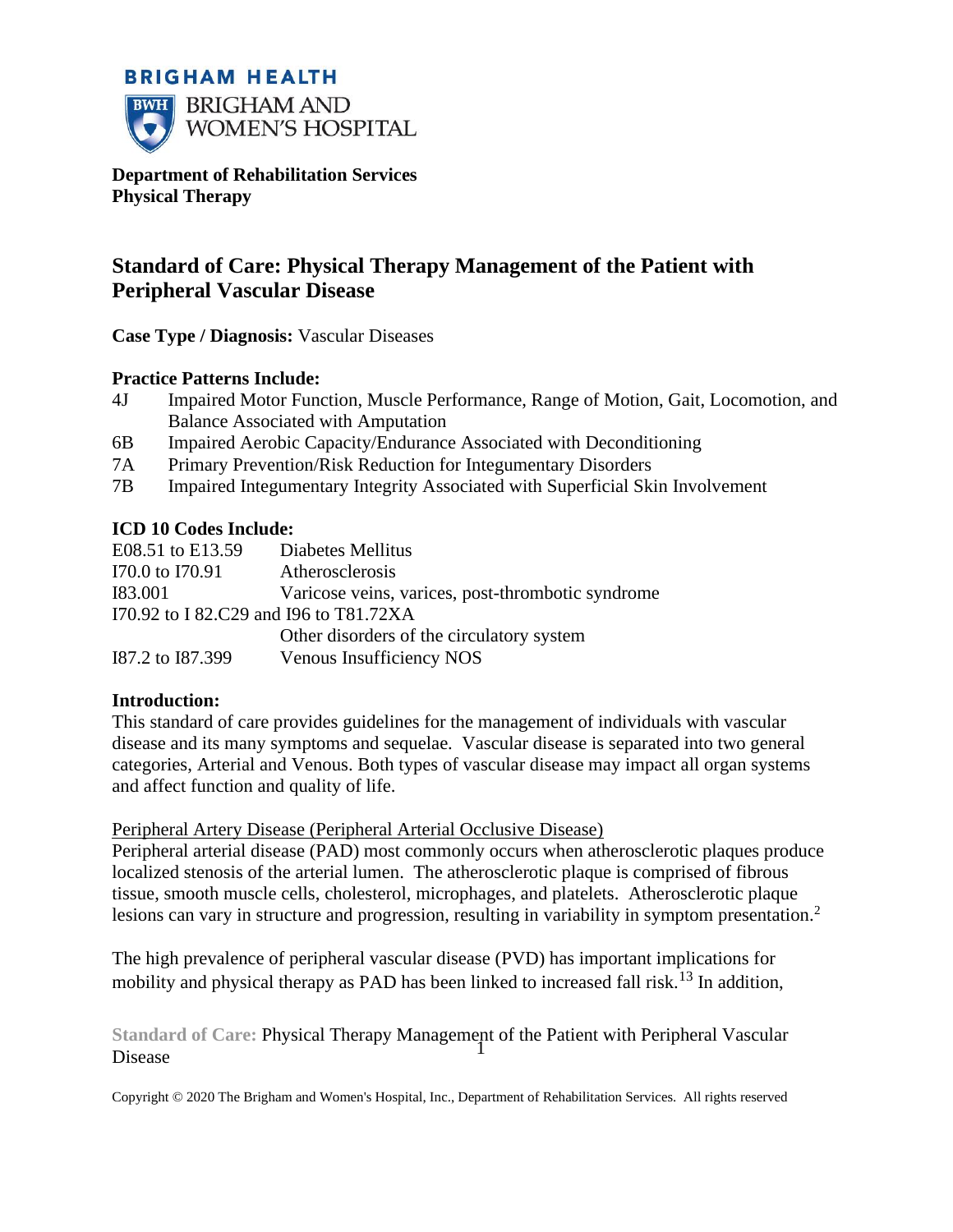individuals with PAD often experience vascular involvement in other organ systems such as the heart. e.g. coronary artery disease, and the brain, e.g. cerebrovascular disease, leading to increased risk of myocardial infarction and stroke. Predisposing risk factors for PAD include smoking, diabetes, hypertension, hypercholesteremia and male gender. The most common symptom of mild to moderate PAD is intermittent claudication, defined as "walking-induced pain, cramping, aching, tiredness, heaviness in one or both legs especially calves, that does not go away with continued walking and is relieved with rest".<sup>10</sup>

Early detection of PAD is a crucial step in avoiding the need for surgical intervention. Early PAD is often diagnosed using the ankle-brachial index (ABI). This is a non-invasive test that compares the systolic blood pressure (SBP) at the ankle to the brachial SBP (ankle SBP/brachial  $SBP = ABI$ ). An ABI less than 0.96 is suggestive of PAD.

Non-surgical management includes exercise, medication, and changes in lifestyle to minimize risk factors.11,17 Smoking cessation has the most significant impact, as evidence has shown it can stop PAD progression and improve circulation. In addition, many studies show that regular exercise, including active and resistive range of motion exercises and walking, leads to quantifiable improvements in quality of life, community-based functional capacity and walking distance.<sup>9,11</sup> Exercise and ambulation may prevent or slow the progression of PAD. Unfortunately, individuals with PAD and resulting claudication often have a decrease in activity in response to discomfort. They also may have the incorrect belief that walking can cause them injury. This decrease in activity causes faster progression of PAD.<sup>16</sup>

The goal of surgery is to regain adequate blood flow thus relieving pain, improving function and quality of life and prolonging patient survival.<sup>4</sup> Unfortunately, most patients with lower limb ischemia have a heavy disease burden related to their comorbidities. The 5-year survival rate is poor.<sup>4</sup> The present medical outcomes are seen in those with PAD involving the calf or foot in conjunction with diabetes, often requiring surgical intervention.<sup>8</sup>

#### Venous Disease

Venous insufficiency occurs when the venous system is unable to provide adequate antegrade blood flow back to the heart, i.e. venous return, and fails to prevent retrograde flow into the extremities, leading to peripheral edema.<sup>5</sup>

Venous disease can manifest in changes to vasculature, including superficial varicose veins and chronic venous stasis which affects the deeper veins. Deep vein thrombosis (DVT) most commonly result in changes to the deep vein tissue. Reflux disease due to venous valvular incompetence accounts for the majority of chronic venous insufficiency (CVI). The venous valve leaflets can become thickened, shortened or embedded in scarred vein wall during the process of phlebetic inflammation. This process leads to the vein becoming rigid and thickened with fibrious material crossing the lumen.<sup>8</sup>

Venous disease can be congenital or of unknown etiology. Risk factors for venous disease include pregnancy and hormone therapy.<sup>5</sup> Physical symptoms of venous disease include

**Standard of Care:** Physical Therapy Management of the Patient with Peripheral Vascular Disease  $\dot{2}$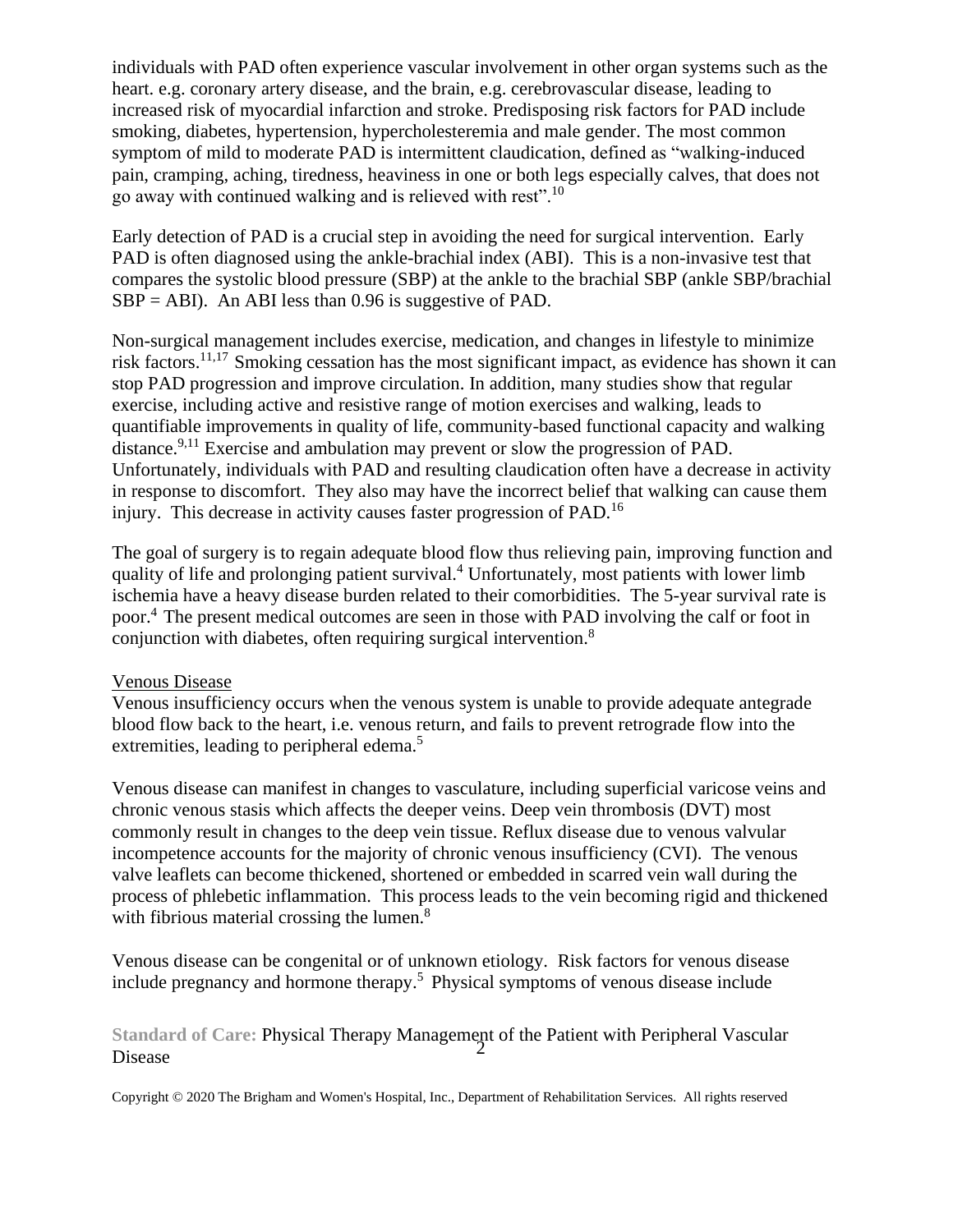dependent ankle edema, subcutaneous fibrosis, brown skin discoloration known as hemosiderin staining, eczema, and dilation of subcutaneous veins. Arterial pulses are usually present. Disease which occurs below the knee appears more commonly in the more severe cases of venous insufficiency. Severe CVI often includes the development of chronic, difficult to heal, weeping ulcers.<sup>5</sup>

Typically, the symptoms of CVI can be managed nonsurgically. Treatment focuses on leg elevation and compression to decrease edema, the management of infected ulcers with local wound care such as debridement using pulsatile lavage or topical enzymatics, and antibiotics. The ultimate goals are to heal and/or prevent ulcers and preserve a functional lifestyle. Surgical intervention is mostly focused on management of venous stasis ulcers with irrigation/debridement and skin grafting.

The systemic nature of vascular disease makes any part of the body susceptible to insult, including the upper extremities. Individuals with renal disease requiring dialysis are at the highest risk for upper extremity involvement as their dialysis access is most commonly located in their arms. These grafts, most often a polytetrafluorethylene or PTFE graft, are at high risk for clotting and infection, due to the synthetic material used and because of the dialysis patients' comorbidities. These thrombi often require surgery such as thrombectomy or dialysis access revision. Less frequently, upper extremities can require the same interventions as lower extremities, such as bypass grafts or wound management.

Venous disease can manifest as deep vein thrombosis, which is the most common cause of secondary venous disease. Conversely venous stasis can cause DVTs as it decreases the clearing of activated coagulation factors which leads to clot formation.<sup>14</sup> Symptoms of DVTs include skin that is warm to the touch, blue, brown, or red skin discoloration, dependent edema, and pain with palpation. There are several types of DVT. Deep calf thrombi are generally small and asymptomatic but can extend into proximal veins within 1-2 weeks.<sup>5</sup> There is a low risk of pulmonary embolus (PE) and the best treatment is early mobilization. Proximal DVT including popliteal or above, tend to be more symptomatic and have a increased risk of PE.<sup>5</sup>

The most common treatment of DVT is anticoagulant medication, including Heparin, Lovenox, Coumadin, Fragmin, Bivalirudin, or Argatroban.<sup>1</sup> Use of anticoagulation medications is highly effective in preventing DVT extension, embolization and recurrence.<sup>15</sup> In cases where heparin is used there is a 5% risk of major bleeding and a 1% risk of inducing thrombocytopenia.<sup>15</sup> It is important to note that anticoagulation does not eliminate an existing DVT as it can take the body months to absorb the clot.

There are several factors that can reduce the risk of DVT. Activity, especially walking and exercises, causes skeletal muscle contraction which decreases venous stasis. Effective hydration and anticoagulation are also important. Compression that assists with venous return such as use of graduated compression stockings or pneumatic compression devices can also be effective.<sup>15</sup>

#### **Standard of Care:** Physical Therapy Management of the Patient with Peripheral Vascular Disease  $\ddot{3}$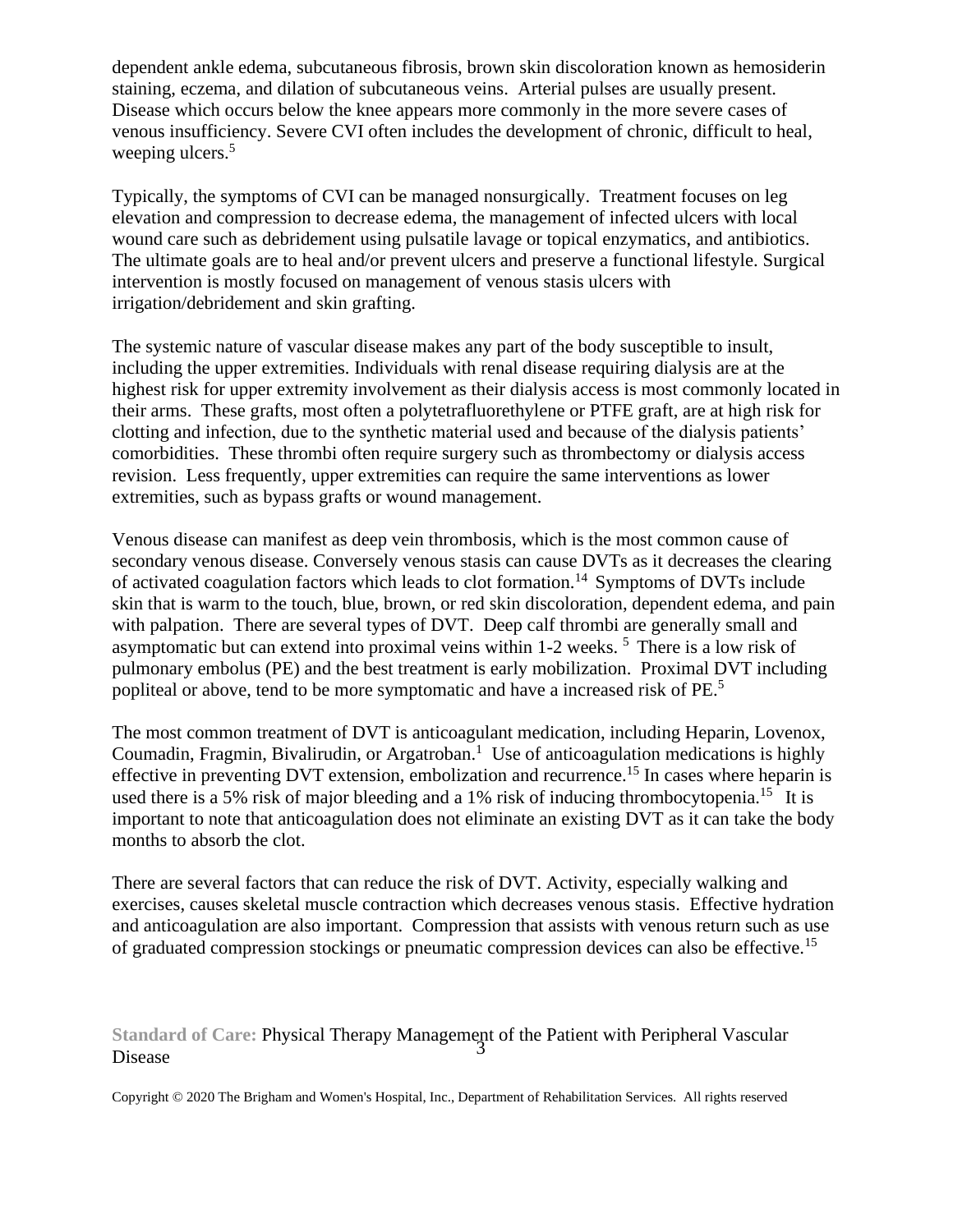Common Surgical Procedures for the management of Peripheral Vascular Disease

- 1. Carotid Endarterectomy (CEA)
- 2. Abdominal Aortic Aneurysm Repair—open (AAA) or endovascular (EVAR)
- 3. Thoracic Aortic Aneurysm Repair, open (TAA) or endovascular (TEVAR)
- 4. Aorto-bifemoral bypass graft
- 5. Axillo-femoral bypass graft
- 6. Femoral-popliteal bypass graft [above knee (AK) or below knee (BK)]
- 7. Femoral-anterior tibial bypass graft
- 8. Popliteal-dorsalis pedis bypass graft
- 9. Tibial-dorsalis pedis bypass graft
- 10. Amputations [above knee (AKA), below knee (BKA), transmetatarsal (TMA), toe amputations]. (See Amputation Standard of Care for additional information about the management of patients following an amputation)
- 11. Debridement and skin grafting of decubitus ulcers due to PAD or venous stasis/insufficiency (See Wound Care Standard of Care for additional information about patients with integument issues)

**Indications for Treatment:** Patients with impaired peripheral vascular systems may present with impaired skin integrity, pain, and decreased endurance leading to a decline in overall functional mobility. Decreased activity due to these impairments and pain often results in generalized weakness, joint contractures, impaired aerobic capacity, and edema. These impairments may then lead to further decreased function and increased pain. Patients may require education on weight-bearing restrictions, wound healing, skin protection, safety awareness, and the importance of activity progression.

**Claudication Scale:** Per the American Heart Association and American College of Cardiology, patients that experience claudication pain should be encouraged to mobilize at an activity level that elicits moderate pain within 3-5 minutes, then to rest until improved, and then return to exercise until moderate pain level achieved again. This is completed with exercise/rest cycle for 35 minutes initially progressed to 50 minutes per session, 3-5 times per week, for a minimum of 12 weeks. This has been shown to increase pain-free and maximal time and distance ambulated as compared to placebo.<sup>7</sup> Refer to Appendix 2 for scale.

# **Contraindications / Precautions for Treatment:**

#### *Contraindications:*

- Orders for strict bedrest which may be initiated due to excessive bleeding, critical ischemia of an extremity, recent distal LE revascularization, new skin graft
- **EXECT** Femoral lines depending on whether flexible or rigid, purpose, physician and team preference, not a strict contraindication but must obtain clearance
- Unstable heart rate or rhythm, blood pressure and/or high fever

**Standard of Care:** Physical Therapy Management of the Patient with Peripheral Vascular Disease 4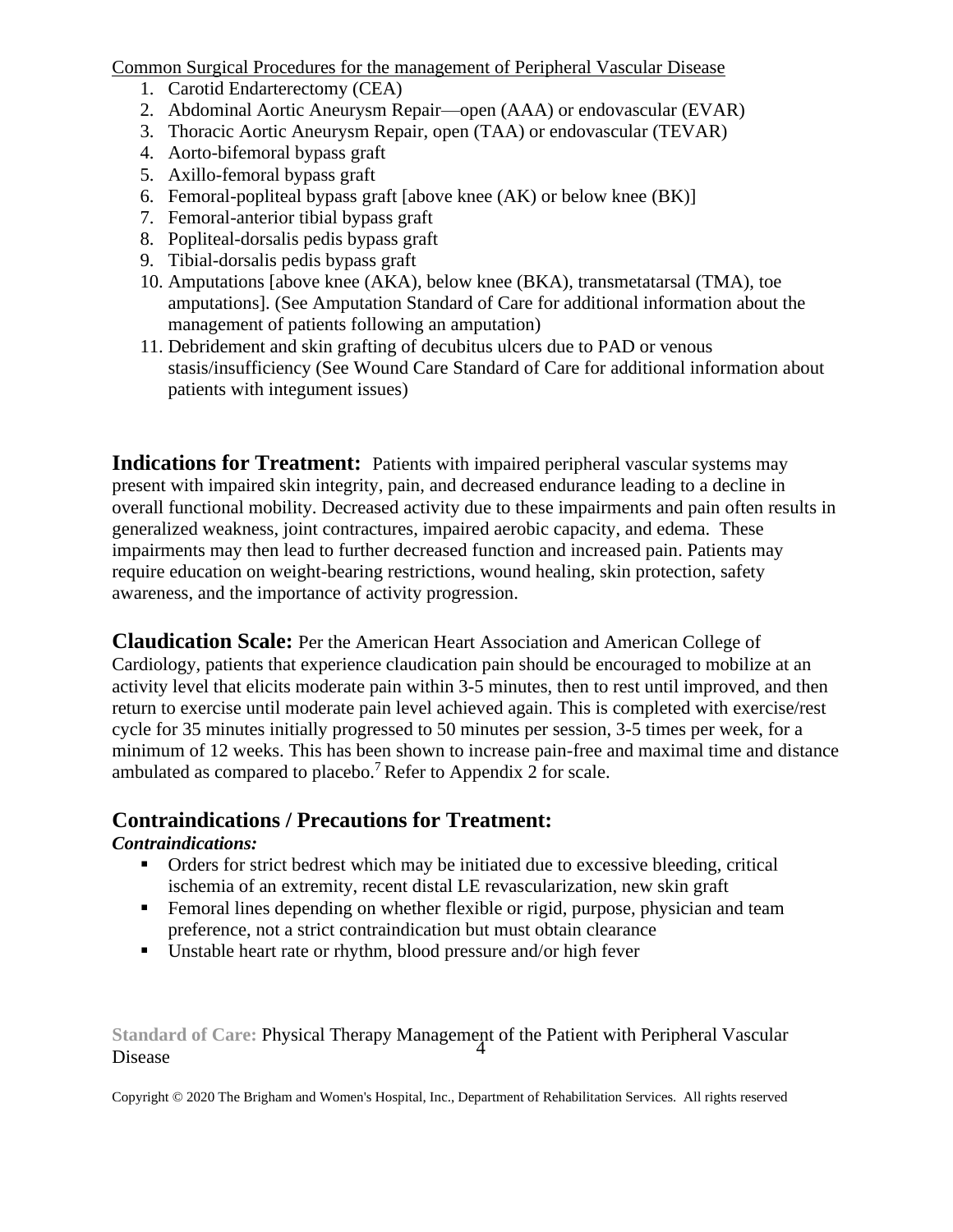#### *Precautions:*

- The following are commonly ordered precautions for vascular surgery, however individual physician preference or individual cases may differ.
	- Closed amputations of the foot: NWB or heel weight-bearing to avoid pressure on suture line and possible dehiscence
	- Open amputations of the foot: Usually weight-bearing as tolerated, sometimes partial weight-bearing.
	- Peripheral artery revascularization: Weight-bearing as tolerated
	- Aortic aneurysm repairs: Avoid lifting/pulling/pushing more than 10lbs, avoid sit-ups and excessive twisting of trunk to avoid increased intra-abdominal pressure and tension on the repair. Log roll technique for bed mobility to minimize tension on the repair.
	- Skin breakdown and chronic ulcers: Activity precautions vary depending on location and treatment, such as weight-bearing restrictions if the area of breakdown is on the plantar surface of the foot.
	- Venous Stasis: Lower extremities elevated above the level of the heart to facilitate venous return and edema control. Ambulation encouraged as pumping action of muscles assists with venous return.
	- Amputations: Often two surgeries, first phase to remove diseased or ischemic limb, left open, may be seen. Second phase to trim and close limb in sterile environment.
	- Caution required if INR>3, exercise may be contraindicated if INR>6
- *Consideration*: Patients on dialysis may experience significant fatigue and hypotension after dialysis which decreases their tolerance for activity. Therapist should attempt to schedule treatments before dialysis or on non-dialysis days, with consideration of predialysis lab values such as elevated potassium.

# **Evaluation:**

#### Chart Review

**Medical History**: Pertinent past and ongoing medical issues that may impact physiological response to treatment such as diabetes and its sequelae, prior vascular surgeries, and use of tobacco or alcohol

#### **History of Present Illness**:

#### **Hospital Course:**

- **•** Pertinent lab values including international normalized ratio (INR), prothrombin time (PT), partial thromboplastin time (PTT), hematocrit, platelets, white blood cells
- Lab values related to comorbidities including but not limited to creatinine, blood urea nitrogen, blood glucose levels
- ABI value in those with PAD

Standard of Care: Physical Therapy Management of the Patient with Peripheral Vascular Disease 5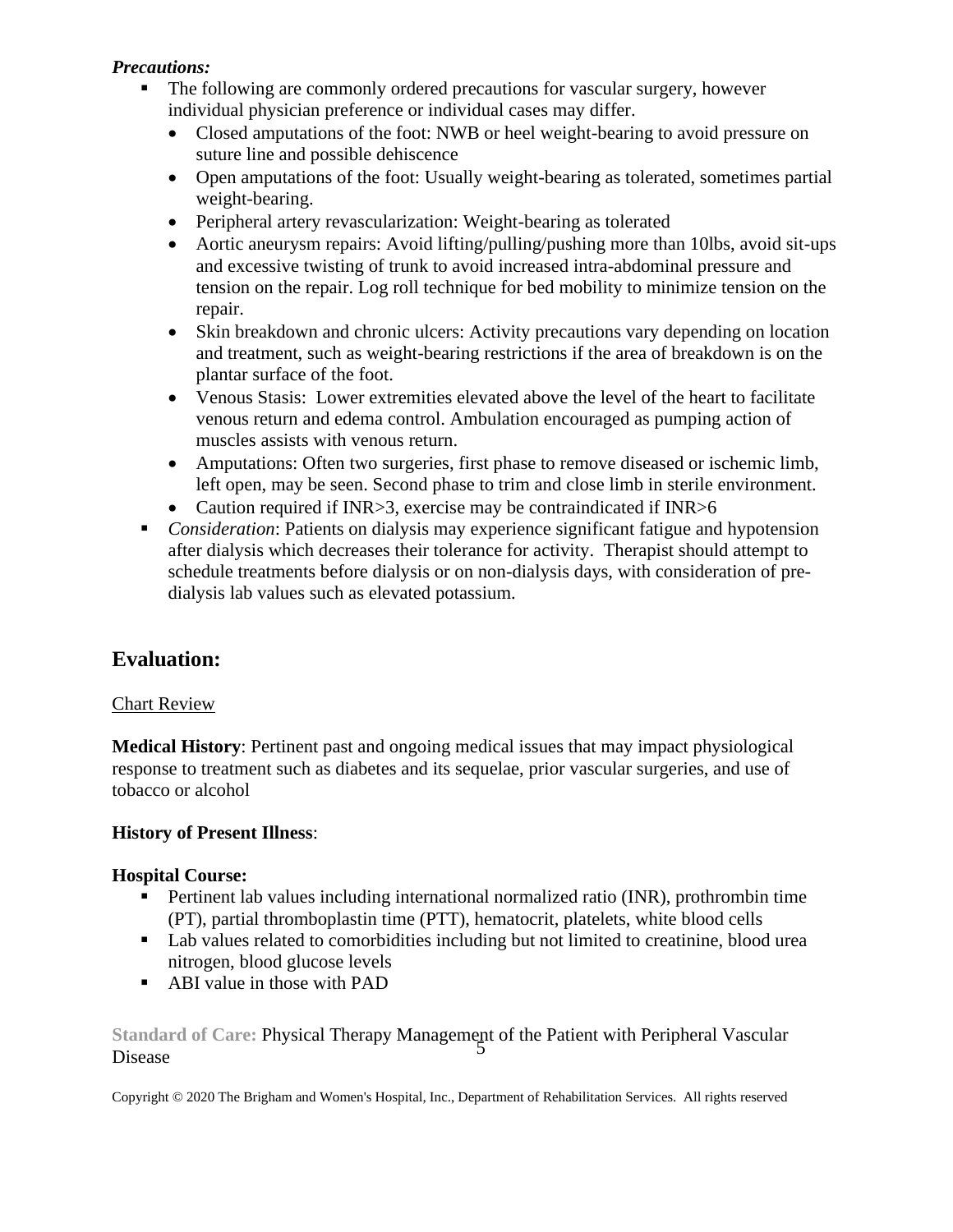- **■** Ultrasounds to rule out DVTs
- Angiogram results

#### **Social History**:

- **EXECUTE:** Specifics about home environment including architectural barriers, stairs, handrails
- Support available upon discharge
- Ability of patient to comply with precautions in the past
- Adaptive equipment used currently and previously
- Psychosocial issues and substance abuse issues

# **Examination**

## **Cardiopulmonary**

- Assess patient's cardiopulmonary status during activity by monitoring vital signs to assess for appropriate hemodynamic response.
	- o Surgery may exacerbate existing cardiac and pulmonary problems. It may also result in an acute decrease in cardiopulmonary status due to depressed respiration rate due to anesthesia and as well as fluid overload from IV administration resulting in impaired oxygen saturation. In addition to objective values, patient response to activity should be measured using the Borg Scale to indicate how hard a patient feels they are working during activity.

#### **Integument**

- Observe surgical incisions for presence of drains, integrity of sutures or staples, amount and quality of drainage, type of dressing being used. Note presence of open areas (e.g. open toe amputations or incisions that have been left open due to edema).
- Check skin integrity including color, trophic changes (thickness, hairlessness, flaking).
- Note presence of open wounds, size (length, width, and depth), type of tissue present and amount of each. Refer to Wound Care Standard of Care for a detailed wound assessment screening chart.
- Examine extremities for edema and make circumferential measurements as necessary for assessment of acute or chronic edema.

#### **Musculoskeletal**

- Range of motion: Goniometric measurements of visibly contracted joints should be measured. Incisions that cross the joint line increase risk of contracture due to pain, edema and resultant disuse.
- Strength: Manual muscle test (MMT) is ideal but if patient unable to participate may note gross observations of 3/5 or less.

#### **Neuromuscular**

- Pain: Visual Analog Scale (VAS 0-10)
	- Pre-medication as appropriate, deep breathing and relaxation techniques
- Light touch: If impaired, assess sharp-dull and deep pressure sensation.

**Standard of Care:** Physical Therapy Management of the Patient with Peripheral Vascular Disease 6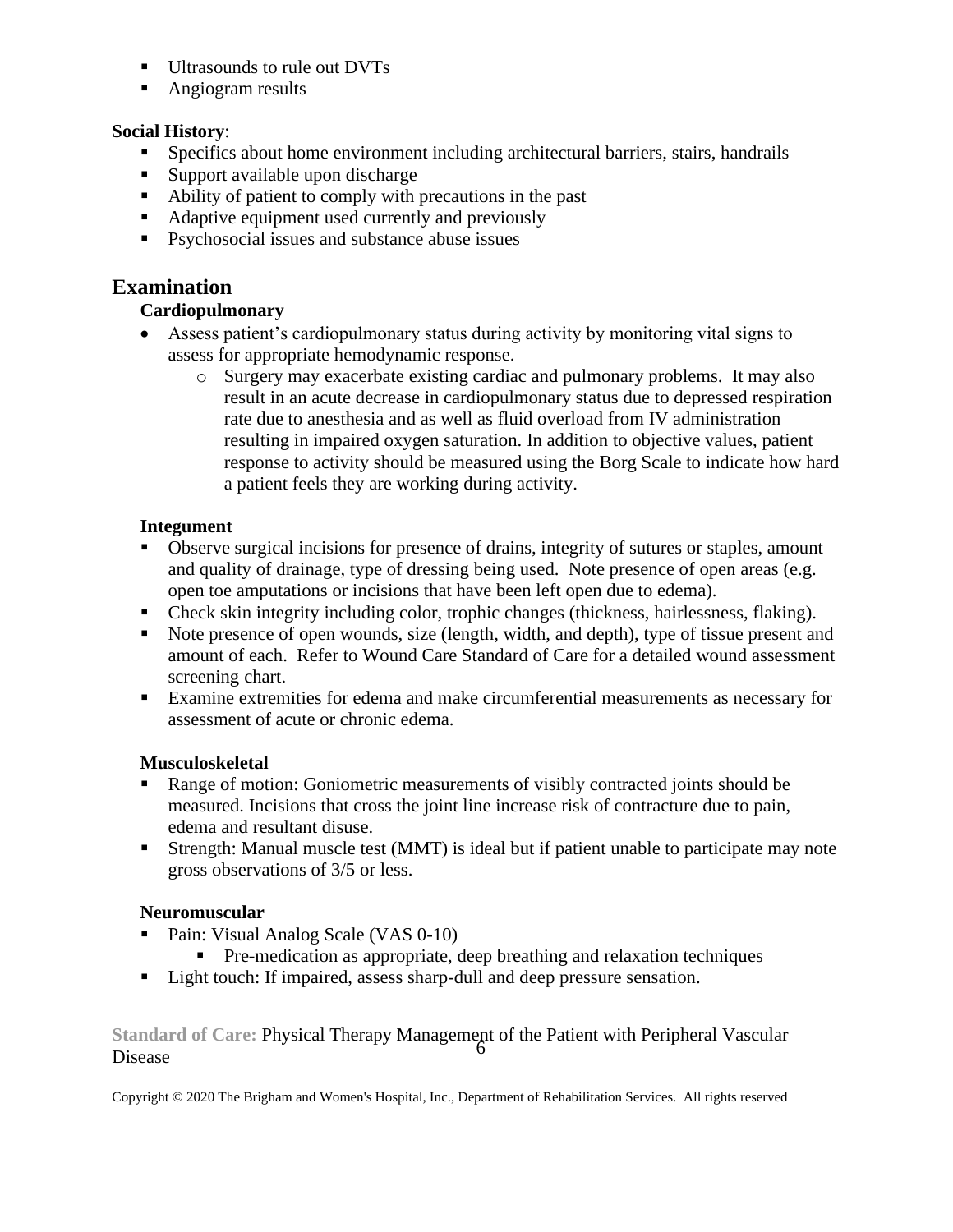- **•** Proprioception: Often impaired for those with PAD and peripheral neuropathy.
- Balance:
	- Berg Balance Assessment, Dynamic Gait Index, Function in Sitting

#### **Functional Capacity**

■ Functional mobility including use of ambulatory devices, including quality, speed of movement

#### **Mental Status and Cognition**

- **Safety awareness**
- Ability to follow direction and comply with restrictions especially regarding level of activity and weight-bearing status

#### **Psychological Considerations**

- **•** Learning style
- Patient's goals for recovery
- **IMPACT 1.1** Impact of psychiatric disorders on participation and recovery

#### **Assessment:**

#### **Problem List**

- **IMPA Impaired range of motion of involved extremities**
- Edema
- **•** Presence of/risk for skin breakdown
- Impaired mobility
- Impaired endurance
- **Impaired respiratory status**
- Impaired balance
- **Impaired strength**
- Knowledge deficit regarding precautions, activity progression, healing process
- Pain
- Sensation deficits

#### **Prognosis**:

Symptomatic vascular disease can impact an individual's functional level in a variety of ways. Claudication pain, skin breakdown and weightbearing restrictions can all limit activity and affect quality of life.<sup>2</sup> Many studies have detailed the benefits of various types of exercise. McDermott et. al. showed that group participation in a supervised treadmill program and lower extremity resistance training improved 6 minute walk performance, brachial artery flow-mediated dilation, stair climbing ability and quality of life.<sup>3</sup> Studies document that exercise increases quality of life and activity level even without improvement in brachial artery flow.<sup>2,10</sup> These findings show that a progressive walking program and exercises can be beneficial in any person with vascular disease admitted to the hospital and improve their functional and vascular prognosis.

Standard of Care: Physical Therapy Management of the Patient with Peripheral Vascular Disease 7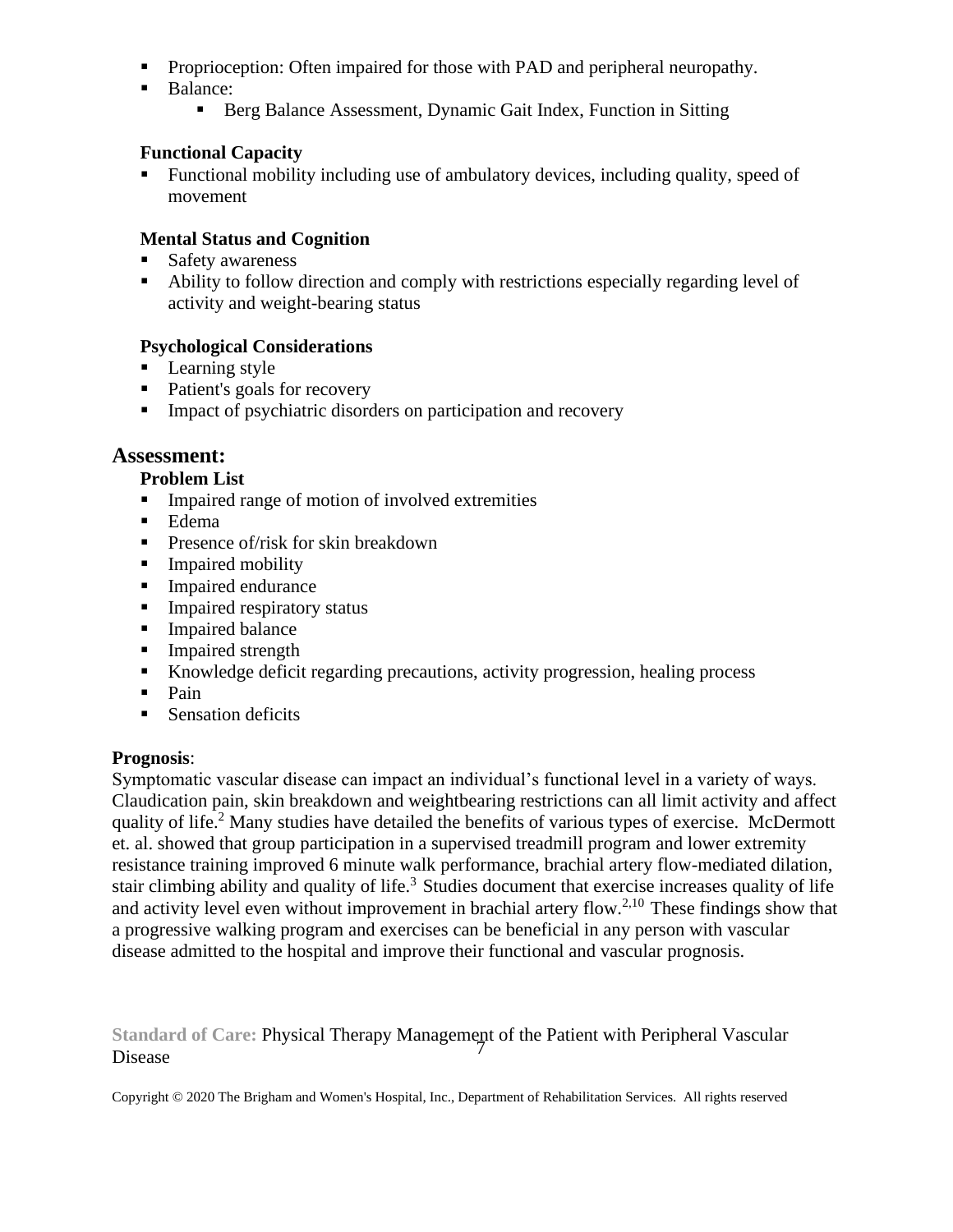Early activity and active lifestyle can also benefit those people who do require surgical intervention. Flu et. al. found that pre-operative functional level can be predictive of recovery from revascularization surgery. Individuals who were more active and functional did better than more impaired or sedentary patients. Per the study, non-ambulatory patients had limited improvement in functional status after revascularization procedures, often experienced additional interventions and adverse effects.<sup>4</sup> Although functional level varies widely among patients at time of discharge, physical therapists help by progressing mobility and making appropriate recommendations about equipment and discharge destination. The earlier a patient initiates mobilization, the better the functional outcome.

#### **Suggested Goals**

- ROM: ankle dorsiflexion to at least neutral and adequate knee range to allow heel-toe gait pattern
- **•** Prevention/minimization of skin breakdown
- **Example 1** Strength greater than or equal to  $3/5$
- **•** Independent mobility with appropriate assistive devices, specialized footwear
- **EXECUTE:** Appropriate hemodynamic response to activity, appropriate pacing strategies
- **•** Demonstration of understanding of activity progression, precautions, exercise program
- Score on standardized balance assessment relating to low fall risk

# **Treatment Planning / Interventions**

| <b>Established Pathway</b>  | Yes, see attached. | X No |
|-----------------------------|--------------------|------|
| <b>Established Protocol</b> | Yes, see attached. | X No |

#### **Interventions most commonly used for this case type/diagnosis:**

- Mobility Progression
	- Bed mobility, transfers, gait with an appropriate assistive device, stairs
- Positioning
	- Appropriate splints to protect, immobilize, relieve pressure and elevate extremities should be provided. At BWH, Prevalon boots are commonly used for pressure relief of the heels. Rolyan resting foot splints are used for pressure relief, immobilization and ankle/foot positioning.
- Edema management
	- Management can include compression using ace wraps, coban or elastic stockinette. Use of these materials should be discussed with the vascular surgery team. Skin integrity should also be assessed to ensure that it will tolerate the pressure of the compressive items. Active exercise and elevation are important components of edema control.
- **■** Integument
	- Specialized footwear prescription to off-load portions of the foot depending on the surgical site per physician preference

**Standard of Care:** Physical Therapy Management of the Patient with Peripheral Vascular Disease 8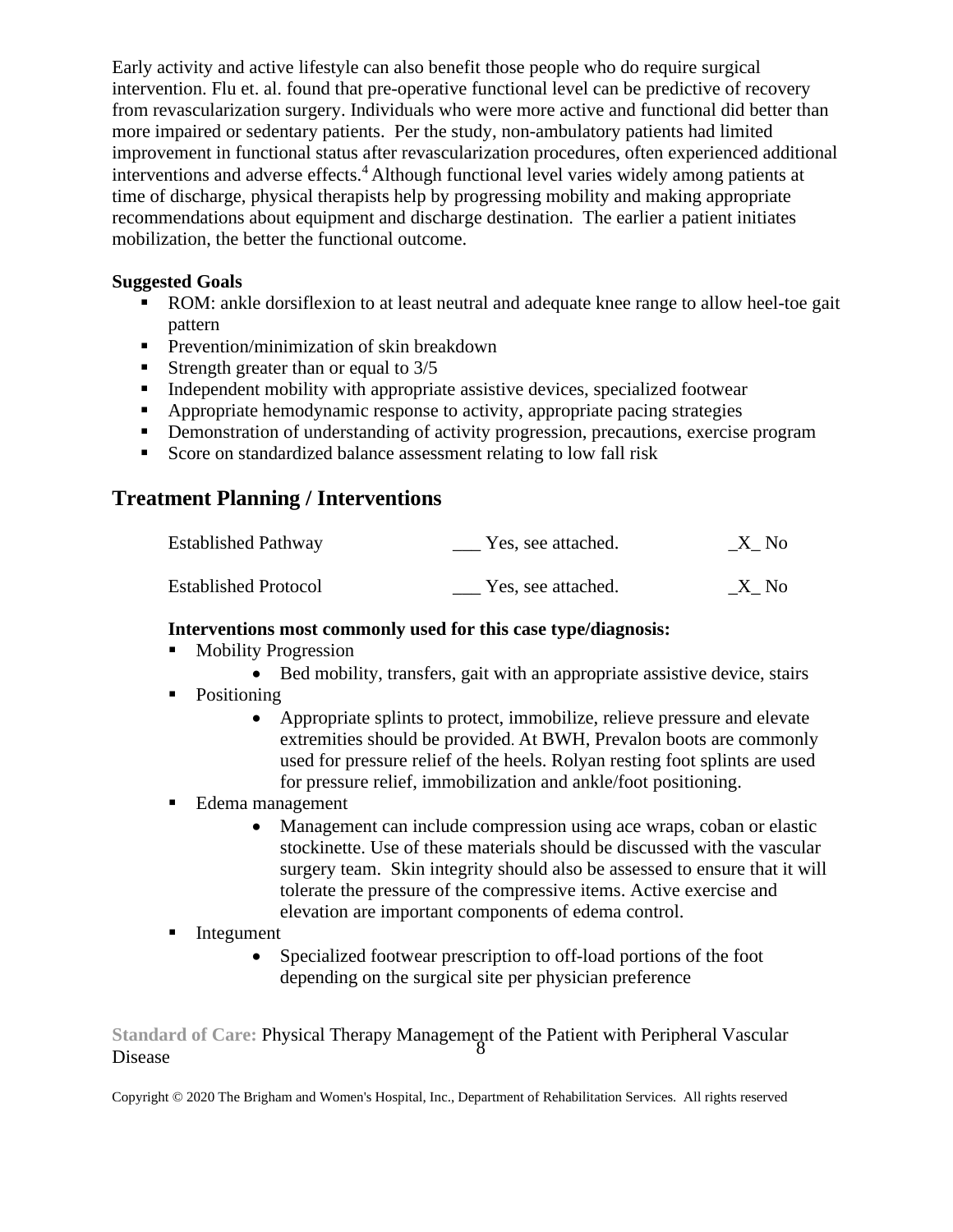- Custom-made footwear may be needed in isolated cases
- Range of Motion, Stretching and Strengthening
	- Active, active assisted, passive ROM and stretching as tolerated to preserve and increase flexibility and strength. Ideally the incision site should be visible during stretching for visual feedback on stress on wound. Resistive exercises as tolerated can increase strength but also improve circulation and decrease claudication.<sup>6, 15</sup>
- Endurance
	- An activity program that includes progressive ambulation and exercises performed in increasing repetition and frequency can increased a patient's activity tolerance. A stationary bike, treadmill, elliptical may also be used.

#### **Frequency & Duration**

These patients are typically seen 3-5 times per week but may be seen less frequently if appropriate. Medical issues that arise can impact length of stay and the patient's ability to progress toward goals. Length of stay can vary widely in this group of individuals depending on complexity of the surgery and the severity of the disease, from days to months.

#### **Patient / Family / Caregiver education**

Discussion with patient and family/caregivers regarding physical therapy involvement with patient and expected progression should include:

- **EXECUTE:** Detailed explanation of weight-bearing restrictions and discussion of importance of compliance for optimal healing
- **EXECUTE:** Discussion of importance of moving affected extremity within precaution parameters to prevent joint contractures, particularly at the ankle and knee
- **EXECUTE:** Instruction of patient and family/caregivers in appropriate exercises and activities to improve strength, flexibility and endurance
- **Exercise 1** Instruction on skincare regimen including daily check of areas at especially for those with impaired sensation such as from diabetic neuropathy. Shoes should be assessed for proper fit and modified by an orthotist or podiatrist. Patients should be encouraged to contact their physicians quickly if any skin or wound changes occur.

#### **Recommendations and referrals to other providers**

- Social Work
- Occupational Therapy
- **•** Psychiatry
- Orthopedic Technician
- Prosthetist/Orthotist

**Standard of Care:** Physical Therapy Management of the Patient with Peripheral Vascular Disease 9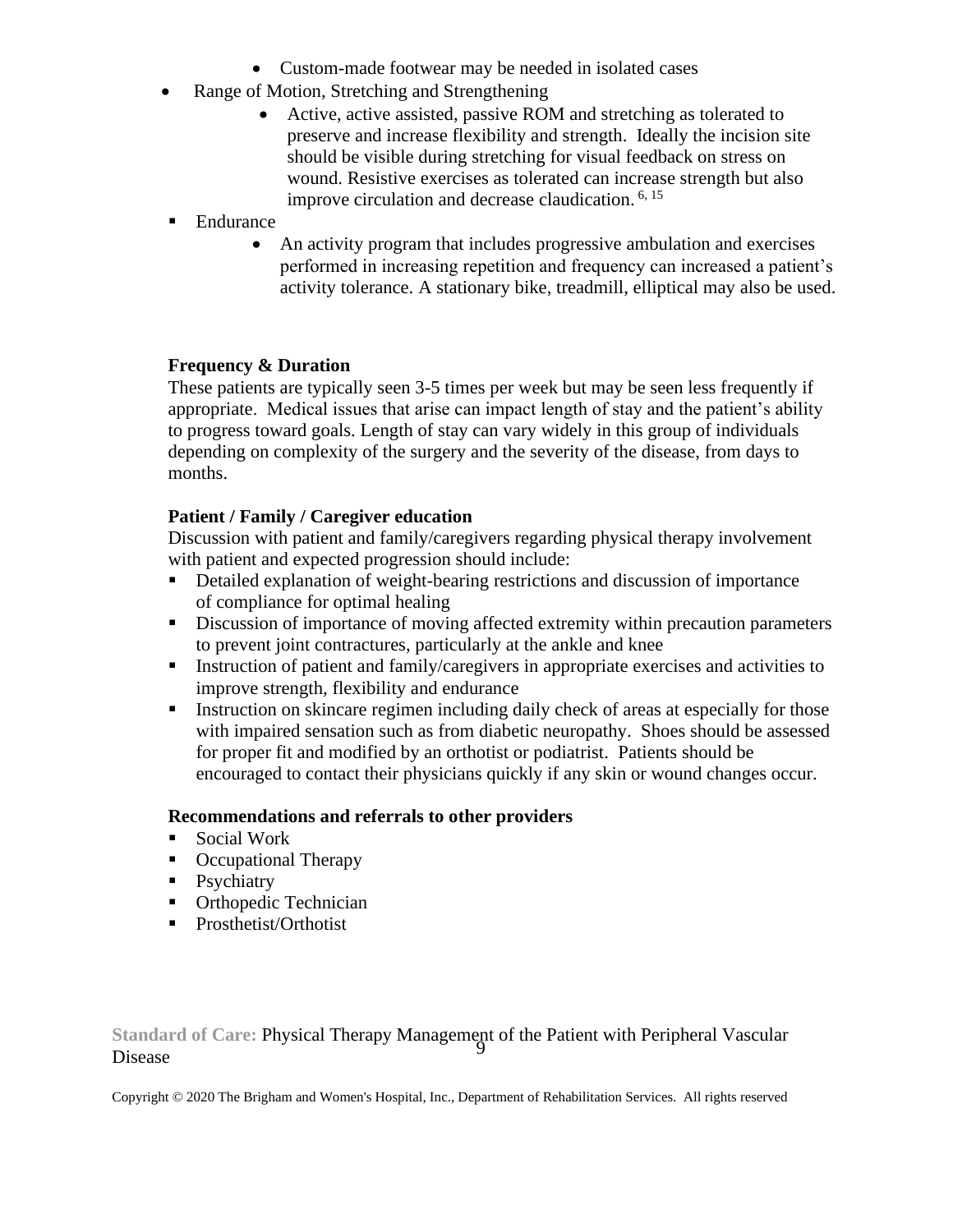## **Re-evaluation**

Standard Time Frame for plan of care (progress note required): 7-10 days or sooner as appropriate

Other Possible Triggers: A significant change in medical status, surgical procedure resulting in new mobility impairments

# **Discharge Planning**

#### **Commonly expected outcomes at discharge**:

- Patient functioning at baseline or close to baseline functional levels with or without assistive device or is at the level at which home supports allow
- Patient is independent with walking program and/or exercise program, or has adequate support for assist levels required
- Patient or family are independent with skin inspection, use of durable medical equipment

#### **Patient's discharge instructions**

- Progressive ambulation program including activity log if necessary
- Weight-bearing restrictions
- ROM and strengthening exercise program
- **•** Proper management of positioning devices and splints including wearing schedule, don/doff procedure

Author: **Reviewed by:** 

Alisa G. Finkel, PT Barbara Odaka, PT 12/2011 Robert Camarda, PT Merideth Donlan, PT Kristen Maurer, PA Vascular Surgery

## **Updated by:**

Patricia Rae, PT 07/2020

## **Reviewed by:**

Alisa Finkel, PT Emily Fournier, PT

**Standard of Care:** Physical Therapy Management of the Patient with Peripheral Vascular Disease 10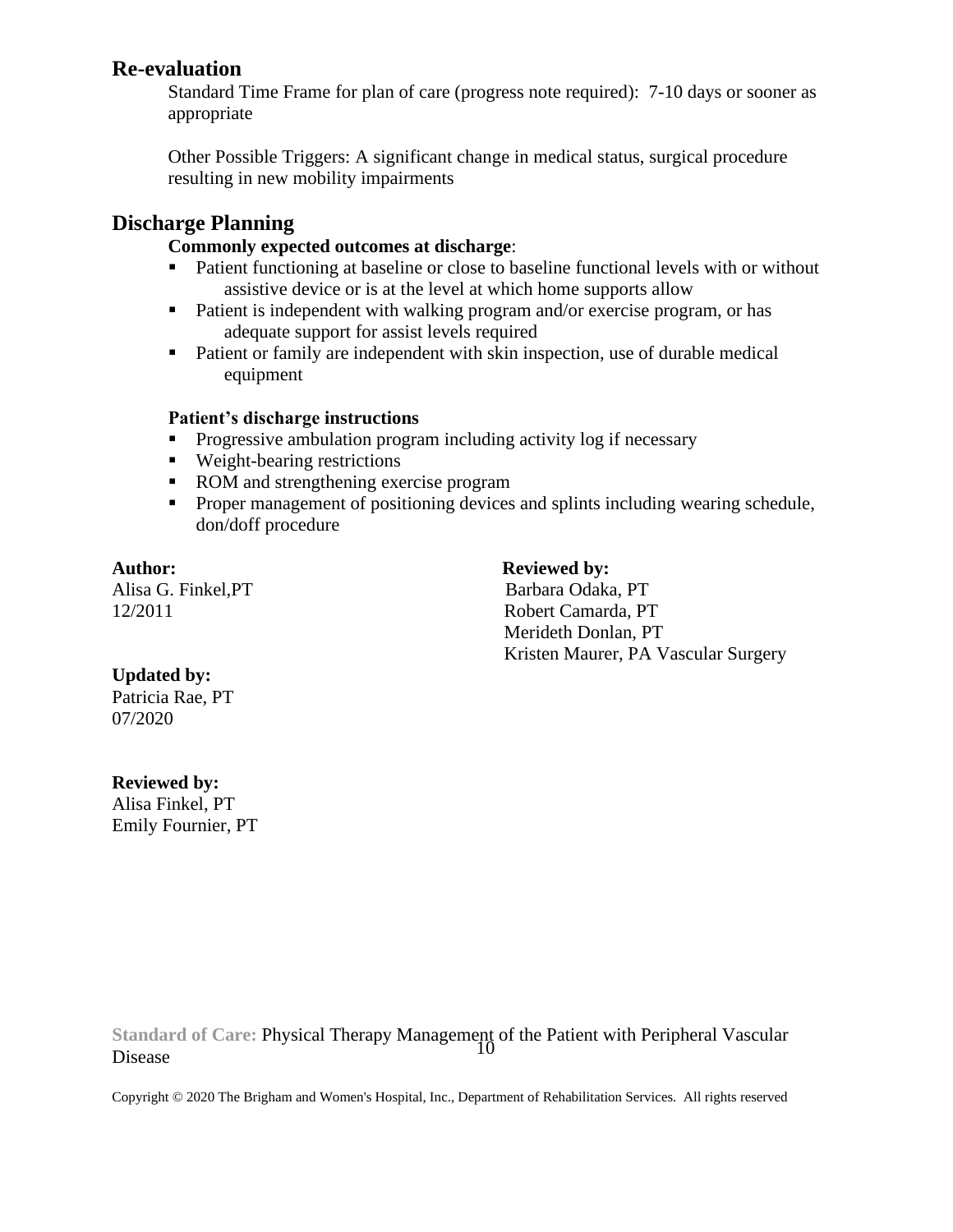#### **REFERENCES**

- 1. Aldrich D. Hunt DP. What Can the Patient With Deep Vein Thrombosis Begin to Ambulate? *Physical Therapy*. Volume 84, Number 3, March 2004.
- 2. Crowther RG. Spinks WL. Leicht AS. et. al. Effects of a Long-term Exercise Program on Lower Limb Mobility, Physiological Responses, Walking Performance, and Physical Activity Levels in Patients with Peripheral Artery Disease. *Journal of Vascular Surgery.*  Volume 47, Number 2. February 2008.Pages 303-309.
- 3. Collins TC. Beyth RJ. Process of Care and Outcomes in Peripheral Arterial Disease. *American Journal of the Medical Sciences*. Volume 325, Number 3, March 2003.
- 4. Flu H. Lardenoye J. Veen E. et. al. Functional Status as a Prognostic Factor for Primary Revascularization for Critical Limb Ischemia. *Journal of Vascular Surgery*. Volume 51, Number 2. 2008. pages 360-371.
- 5. Goodman C. Boissonnault. *Pathology: Implications for the Physical Therapist*. WB Saunders Company, 1998, Chapter 10, page 317.
- 6. Guide to Physical Therapist Practice, Second Edition, APTA, January, 2001.
- 7. Leng GC, Fowler B, Ernst E. Exercise for intermittent claudication. *Cochrane Database Syst Rev*. 2000;(2):CD000990.
- 8. Loscalzo J, Creager MA, Dzau VJ. *Vascular Medicine: A Textbook of Vascular Biology and Diseases, Second Edition*. Boston, MA: Little, Brown and Company; 1996.
- 9. McDermott M. Ades A. Guralnik J. et. al. Treadmill Exercise and Resistance Training in Patients with Peripheral Arterial Disease with and without Intermittent Claudication. *Journal of the American Medical Association*. Volume 301, No. 2, 2009, pages 165-174.
- 10. Milani RV, Lavie CJ. The Role of Exercise Training in Peripheral Arterial Disease. *Vascular Medicine*. 2007:12:351.
- 11. Moore WS. *Vascular and Endovascular Surgery: A Comprehensive Review Seventh Edition*. Philadelphia, PA: Saunders Elsevier; 2006.
- 12. Padberg FT. Johnston MV. Sisto SA. Structured Exercise Improves Calf Muscle Pump Function in Chronic Venous Insufficiency: A Randomized Trial. *Journal of Vascular Surgery*. Volume 39, Issue 1:79-87.
- 13. Rand TJ, Wurdeman SR, Johanning JM, Pipinos II, Myers SA. Increased minimum toe clearance variability in patients with peripheral arterial disease. *Medical Engineering & Physics*. 2015;37(12):1141-1145. doi:10.1016/j.medengphy.2015.09.009.

**Standard of Care:** Physical Therapy Management of the Patient with Peripheral Vascular Disease 11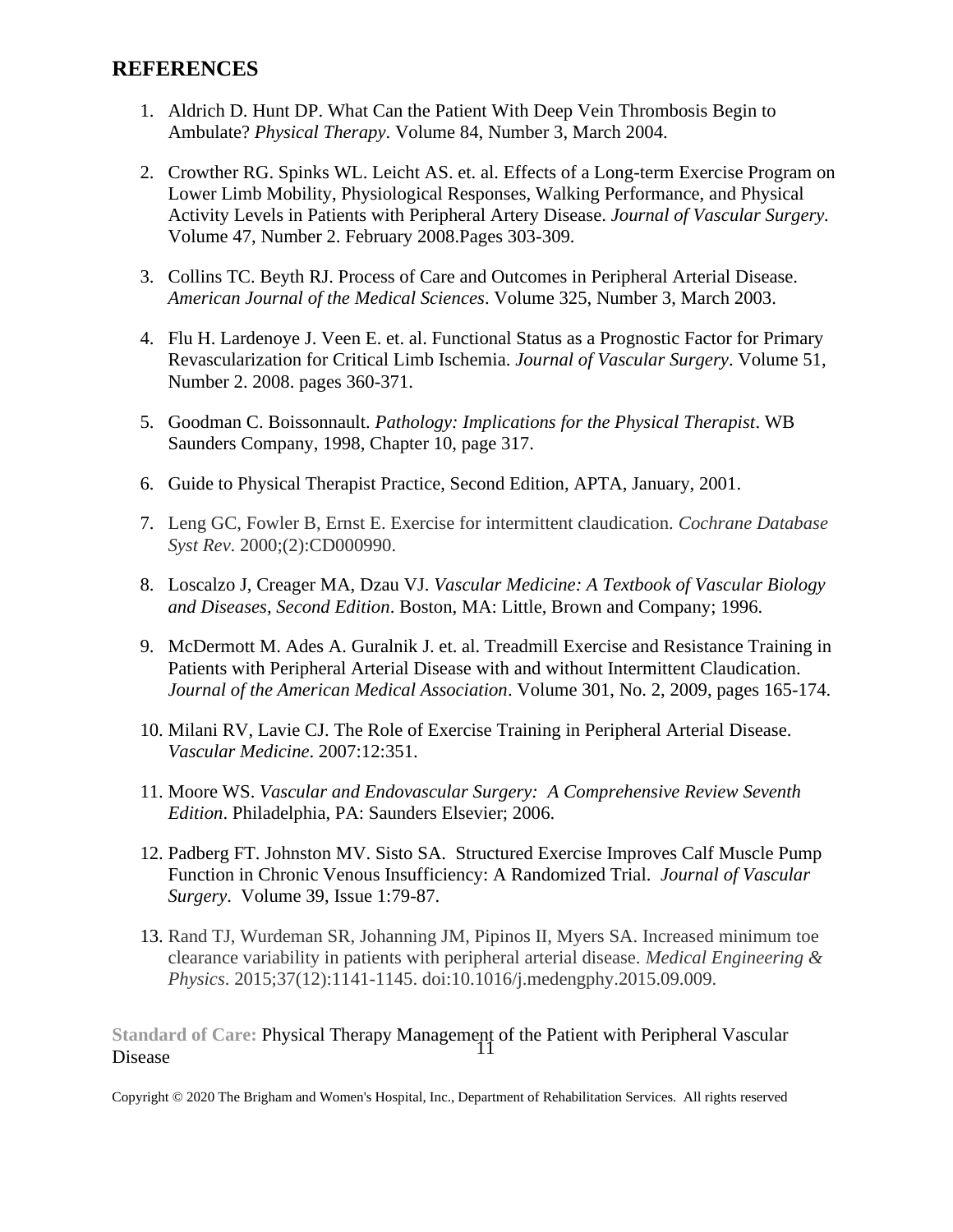- 14. Rutherford RB. *Vascular Surgery Sixth Edition*. Philadelphia, PA: Saunders Elsevier; 2005.
- 15. Tepper, Steve PhD, PT. Course: Deep Vein Thrombosis (DVT) and Peripheral Arterial Occlusive Disease (PAOD): Management of Patients with Lower Extremity Vessel Disorders. 9/27/09, Somerville, NJ.
- 16. Treesak M. Kasemsup V. Treat-Jacobson D. et. al Cost-effectiveness of Exercise Training to Improve Claudication Symptoms in Patients with Peripheral Arterial Disease. *Vascular Medicine*. Volume 9. 2004. Pages 279-285.
- 17. Wang E.Hoff J.Loe H, Kaehler N. Helgerud J. Plantar Flexion: An Effective Training for Peripheral Arterial Disease. *European Journal of Applied Physiology*. 104:749-755. 2008.

**Standard of Care:** Physical Therapy Management of the Patient with Peripheral Vascular Disease 12